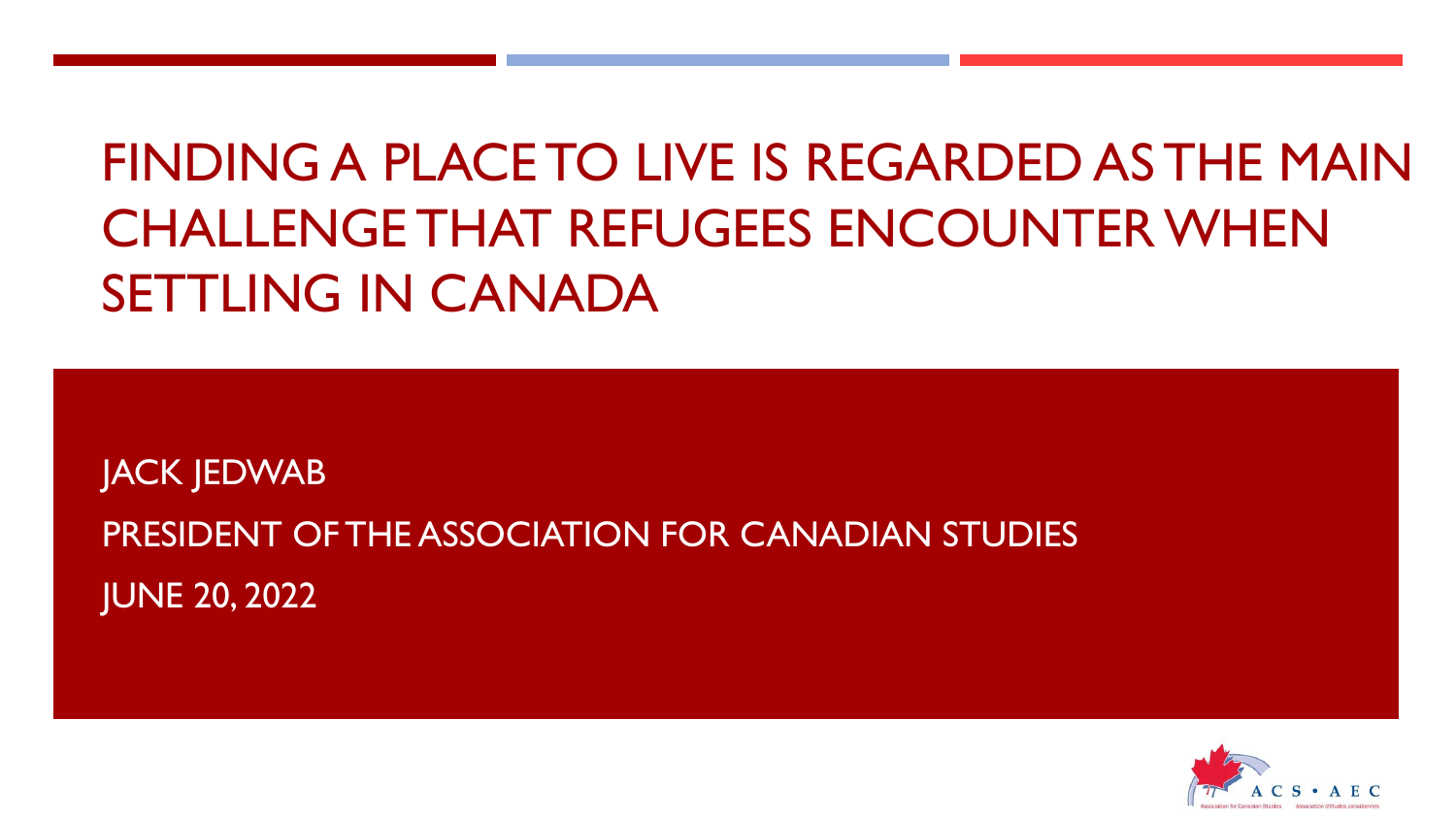## INTRODUCTION

Today (June 20, 2022) marks World Refugee Day designated by the United Nations to honor refugees around the globe. It celebrates the strength and courage of people who have been forced to flee their home country to escape conflict or persecution. It is an occasion to build empathy and understanding for their plight and to recognize their resilience in rebuilding their lives. To mark this day, the Association for Canadian Studies and Metropolis CARES (Coalition to Assist Refugee Entry and Settlement) are releasing a national survey on how Canadians perceive the main challenges encountered by refugees upon arrival in Canada, how long Canadians feel it should take for immigrants to learn an official language and the extent to which Canadians are willing to admit 100 000 Ukrainian and Afghan Refugees respectively. Metropolis Cares will also be holding a webinar on Afghan refugees with senior government officials and refugee settlement leaders in Canada and the United States.

https://metropolisconference.ca/en/event/responding-to-the-afghan-refugee-crisis-in-the-united-states-and-canada/?view=Summary

Survey highlights:

42% of Canadians say finding a place to live is the main challenge that refuges will encounter upon arrival in the country

28% feel it is learning an official language (39% in Quebec)

16% say it is finding employment

14% say learning the country's laws and customs

When asked about the admission of 100 000 Ukrainian and Afghan refugees most felt that it was about the right number but in the case of Afghan refugees 30% of Canadians felt the number was too many compared with 19% in the case of Ukrainians

To become a Canadian citizen you must show that you have an adequate knowledge of **English or French** by providing, with your citizenship application, proof that you can speak and listen in English or French. Your test results must be **less than two years old** when you submit your application for permanent residence. A plurality of Canadians think that it should take immigrants up two years to learn an official language (the Quebec authorities recently adopted legislation to ensure that government communications  $^{\rm 2}$ with immigrants be exclusively in French)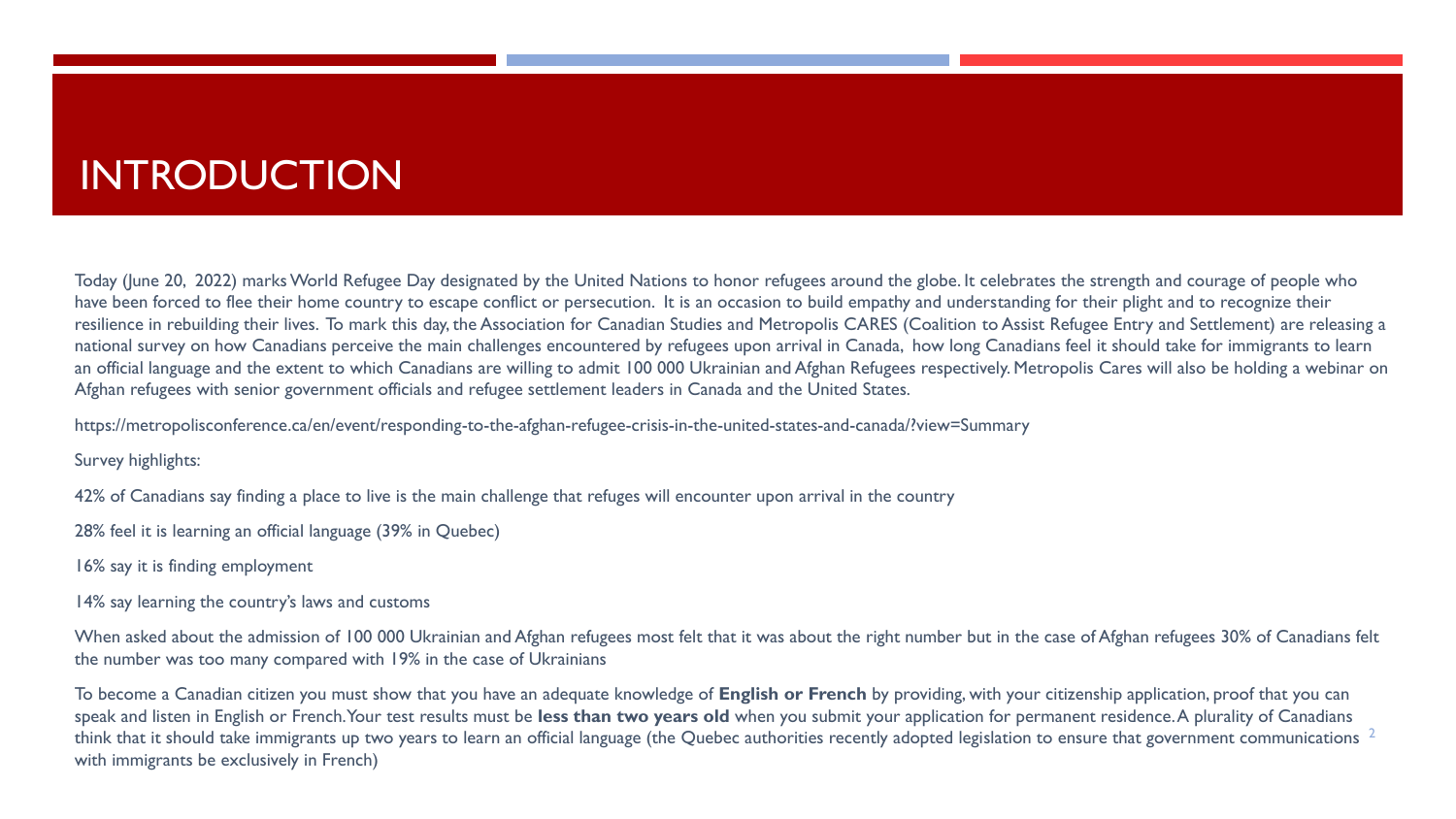### **METHODOLOGY**

.

The findings arise from a Leger survey for the ACS that was conducted between June 10 to June 12, 2022 via web panel with 2118 Canadians (oversample in this case resulted in approximately 1000 respondents). No margin of error can be associated with a non-probability sample (Web panel in this case). However for comparative purposes, a probability sample of 2118 respondents would have a margin of error of  $\pm 1.9$ %, 19 times out of 20

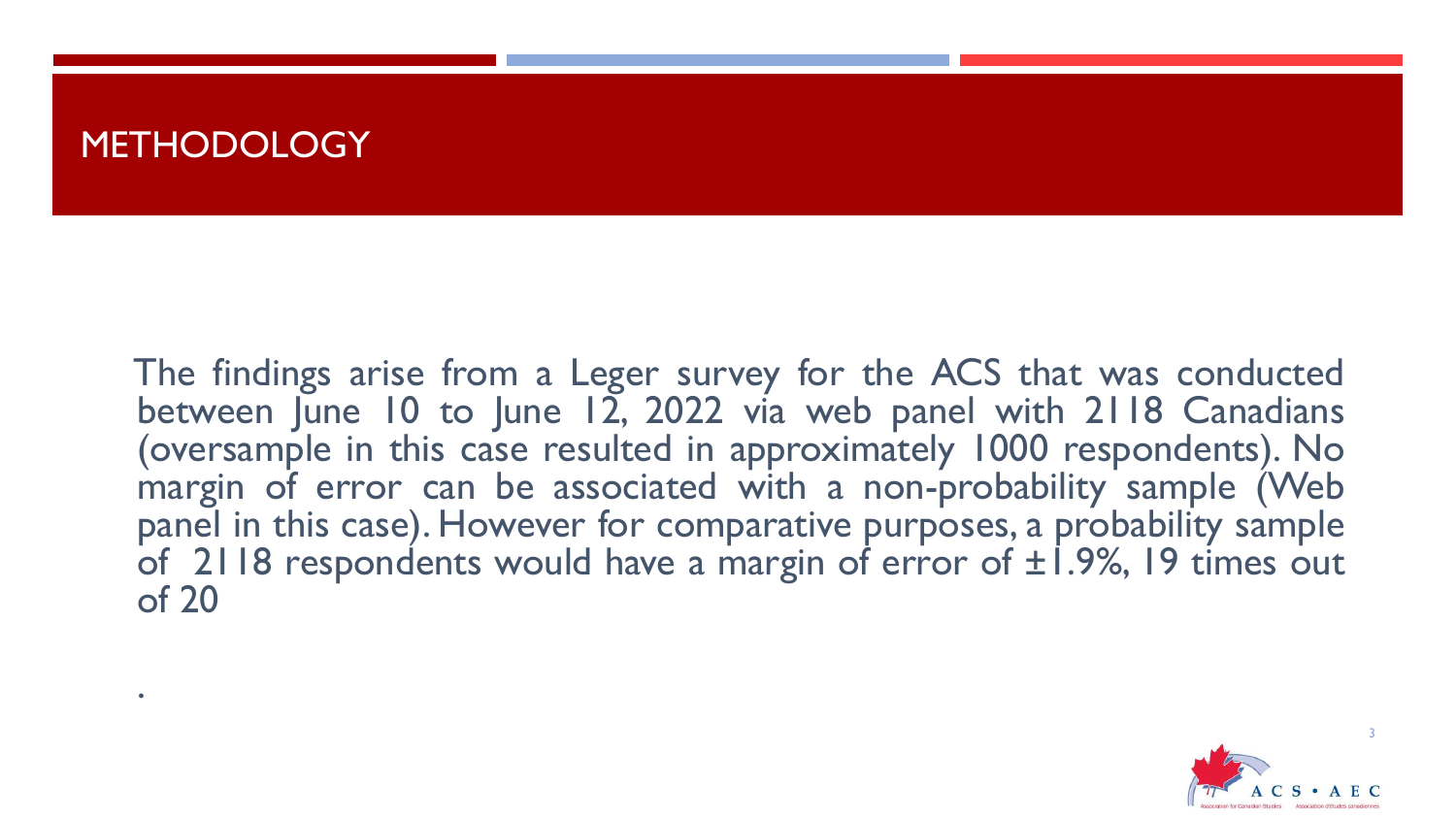#### MOST CANADIANS BELIEVE THAT FINDING A PLACE TO LIVE IS THE MAIN CHALLENGE THAT REFUGEES ENCOUNTER WHEN ARRIVING IN CANADA WITH BRITISH COLUMBIANS MOST LIKELY TO FEEL THAT WAY; QUEBECERS, PRAIRIE AND ALBERTAN RESPONDENTS PUT LEARNING AN OFFICIAL LANGUAGE FIRST

Of the following, rank in order what you think are the main challenges that refugees will encounter when settling in Canada

| Column %                                     | Total | Atl. | <b>QC</b> | <b>ON</b> | <b>MB/SK</b> | <b>JAB</b> | <b>BC</b>  |
|----------------------------------------------|-------|------|-----------|-----------|--------------|------------|------------|
| Unweighted Total                             | 2118  | 102  | 001       | 604       | 25           | 30         | <b>156</b> |
| Finding a place to live                      | 42%   | 48%  | 37%       | 44%       | 30%          | 28%        | 59%        |
| Finding employment                           | 6%    | 13%  | $ $ $ $ % | $ 9\% $   | 23%          | 25%        | 10%        |
| Learning an official language                | 28%   | 29%  | 39%       | 24%       | 36%          | 29%        | 15%        |
|                                              |       |      |           |           |              |            |            |
| Learning the laws and customs of the country | 4%    | 10%  | 13%       | 4%        | 12%          | 18%        | 15%        |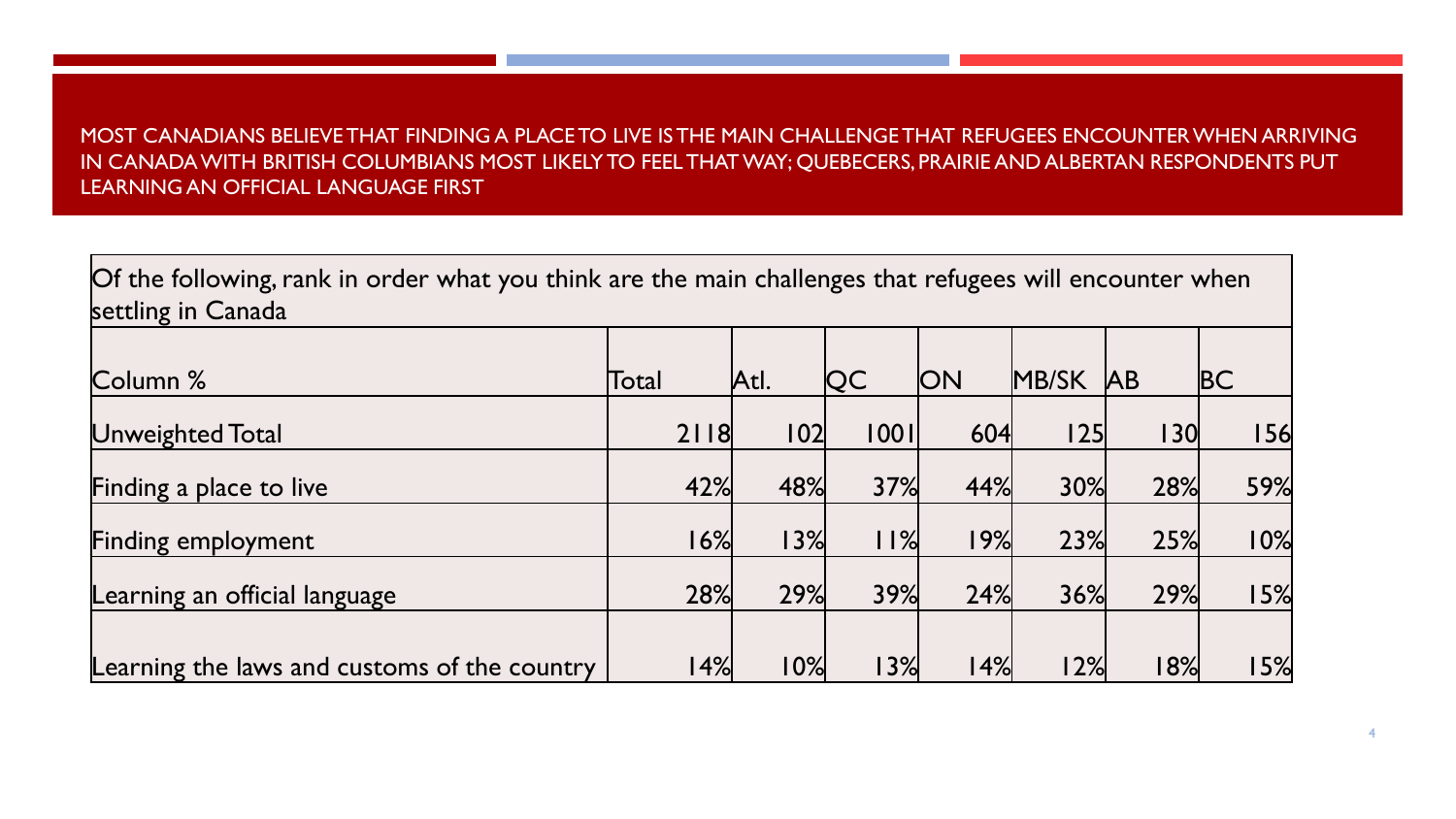# FRANCOPHONES MORE LIKELY THAN OTHERS TO FEEL THAT LEARNING AN OFFICIAL LANGUAGE IS A PRIORITY FOR REFUGEES

| Of the following, rank in order what you think are the main challenges that refugees will encounter when<br>settling in Canada |       |        |         |              |
|--------------------------------------------------------------------------------------------------------------------------------|-------|--------|---------|--------------|
|                                                                                                                                |       |        |         |              |
| Column %                                                                                                                       | Total | French | English | <b>Other</b> |
| Unweighted Total                                                                                                               | 2118  | 849    | 1022    | 243          |
| Finding a place to live                                                                                                        | 42%   | 38%    | 43%     | 43%          |
| <b>Finding employment</b>                                                                                                      | 16%   | 10%    | 18%     | 21%          |
| Learning an official language                                                                                                  | 28%   | 41%    | 25%     | 24%          |
| Learning the laws and customs of the country                                                                                   | 14%   | 12%    | 15%     | 13%          |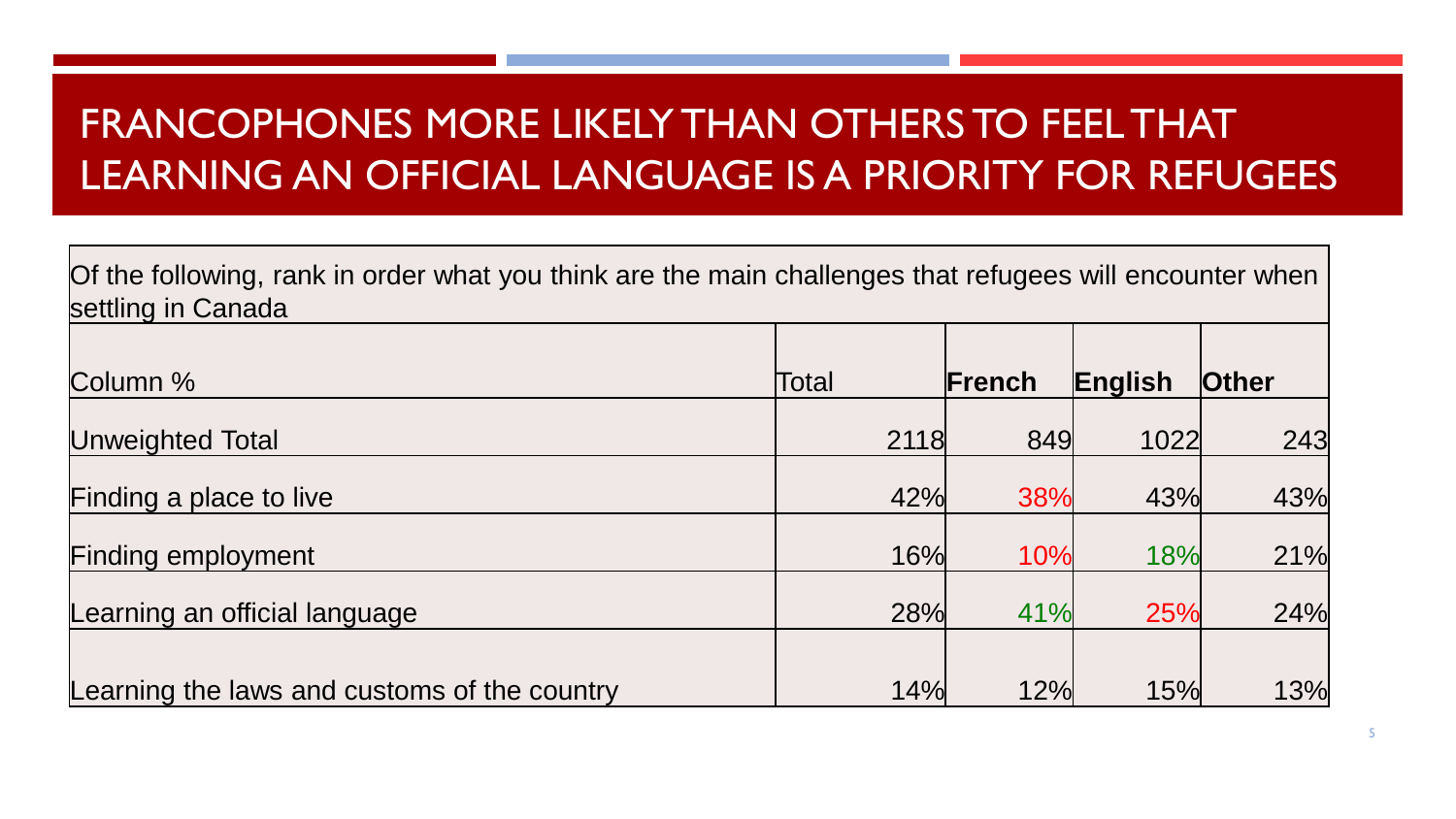#### MOST CANADIANS THINK THAT ALLOWING 100 000 UKRAINIAN AND AFGHAN REFUGEES IS ABOUT THE RIGHT NUMBER BUT IN THE CASE OF AFGHAN REFUGEES SOME 30% FEEL THAT NUMBER IS TOO MANY COMPARED WITH SOME 20% OF UKRAINIANS THAT HOLD THIS VIEW

| As you may know, several million refugees have left Ukraine/Afghanistan to escape the situation |         |             |  |  |  |  |  |  |
|-------------------------------------------------------------------------------------------------|---------|-------------|--|--|--|--|--|--|
| there. In your view is allowing 100,000 people from Ukraine/Afghanistan to come to Canada       |         |             |  |  |  |  |  |  |
|                                                                                                 |         |             |  |  |  |  |  |  |
|                                                                                                 | Ukraine | Afghanistan |  |  |  |  |  |  |
|                                                                                                 |         |             |  |  |  |  |  |  |
| Too many                                                                                        | 19%     | 30%         |  |  |  |  |  |  |
|                                                                                                 |         |             |  |  |  |  |  |  |
| About right                                                                                     | 48%     | 38%         |  |  |  |  |  |  |
|                                                                                                 |         |             |  |  |  |  |  |  |
| Not enough                                                                                      | 18%     | 14%         |  |  |  |  |  |  |
|                                                                                                 |         |             |  |  |  |  |  |  |
| I don't know                                                                                    | 15%     | 17%         |  |  |  |  |  |  |

6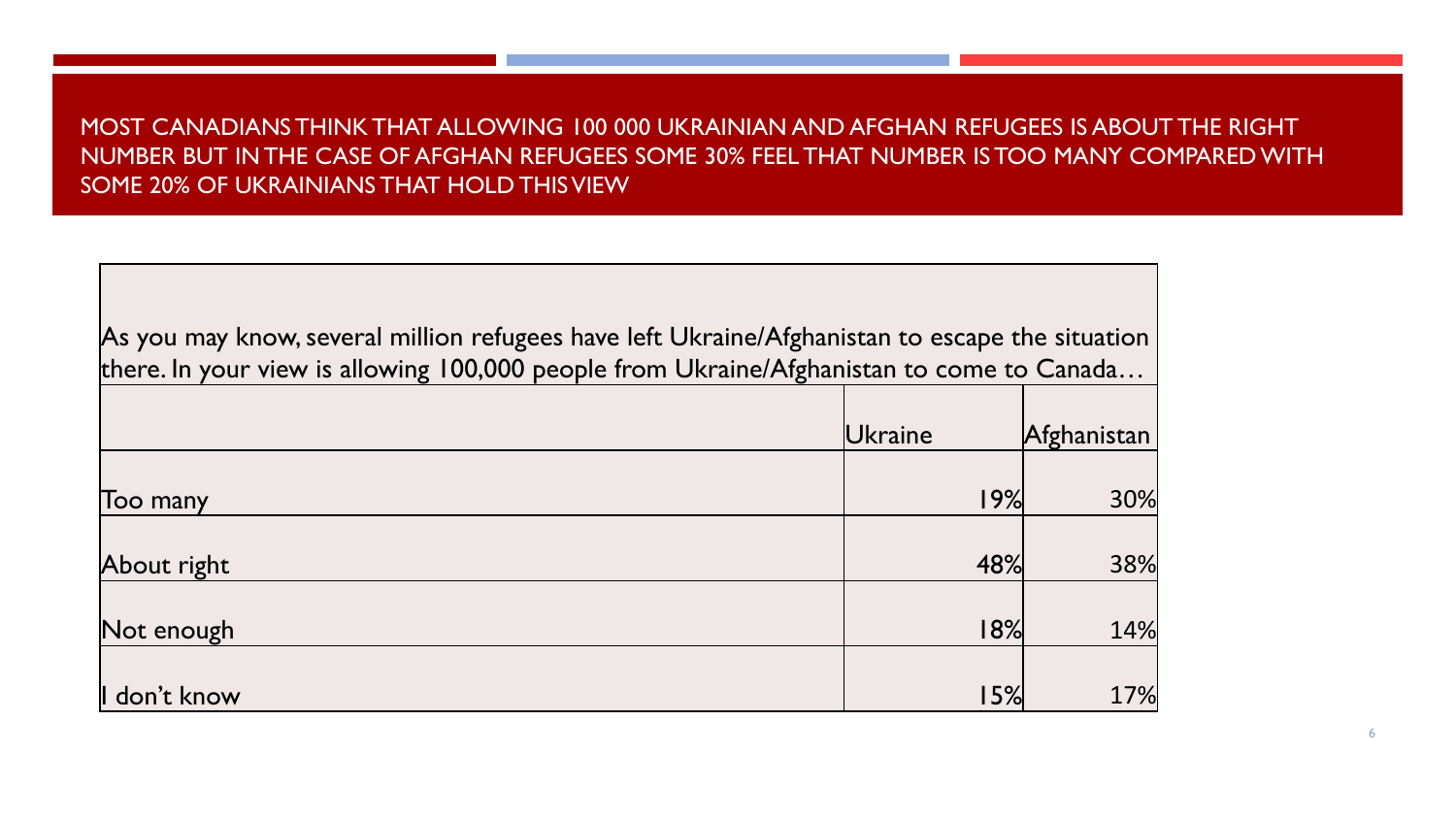### TO OBTAIN CITIZENSHIP, MOST CANADIANS THINK THAT AN IMMIGRANT SHOULD BE GIVEN UP TO TWO YEARS TO LEARN AN OFFICIAL LANGUAGE

To obtain Canadian citizenship, how much time do you think an immigrant should be given to learn one of the country's two official languages?

|                                                                                    | Total | <b>QC</b> | <b>ON</b> | <b>MB/SK</b> | <b>JAB</b> | <b>BC</b> |
|------------------------------------------------------------------------------------|-------|-----------|-----------|--------------|------------|-----------|
| $Up$ to 6 months                                                                   | 8%    | 7%        | 7%        | 8%           | 9%         | 10%       |
| $Up$ to one year                                                                   | 28%   | 33%       | 27%       | 31%          | 27%        | 21%       |
| Up to two years                                                                    | 30%   | 34%       | 30%       | 27%          | 30%        | 28%       |
| Up to five years                                                                   | 15%   | 11%       | 16%       | 17%          | 18%        | 13%       |
| Learning an official language should not be a<br>requirement to secure citizenship | 12%   | 9%        | %         | 10%          | 9%         | 18%       |
| don't know / I prefer not to answer                                                | 8%    | 4%        | 9%        | 7%           | 7%         | 9%        |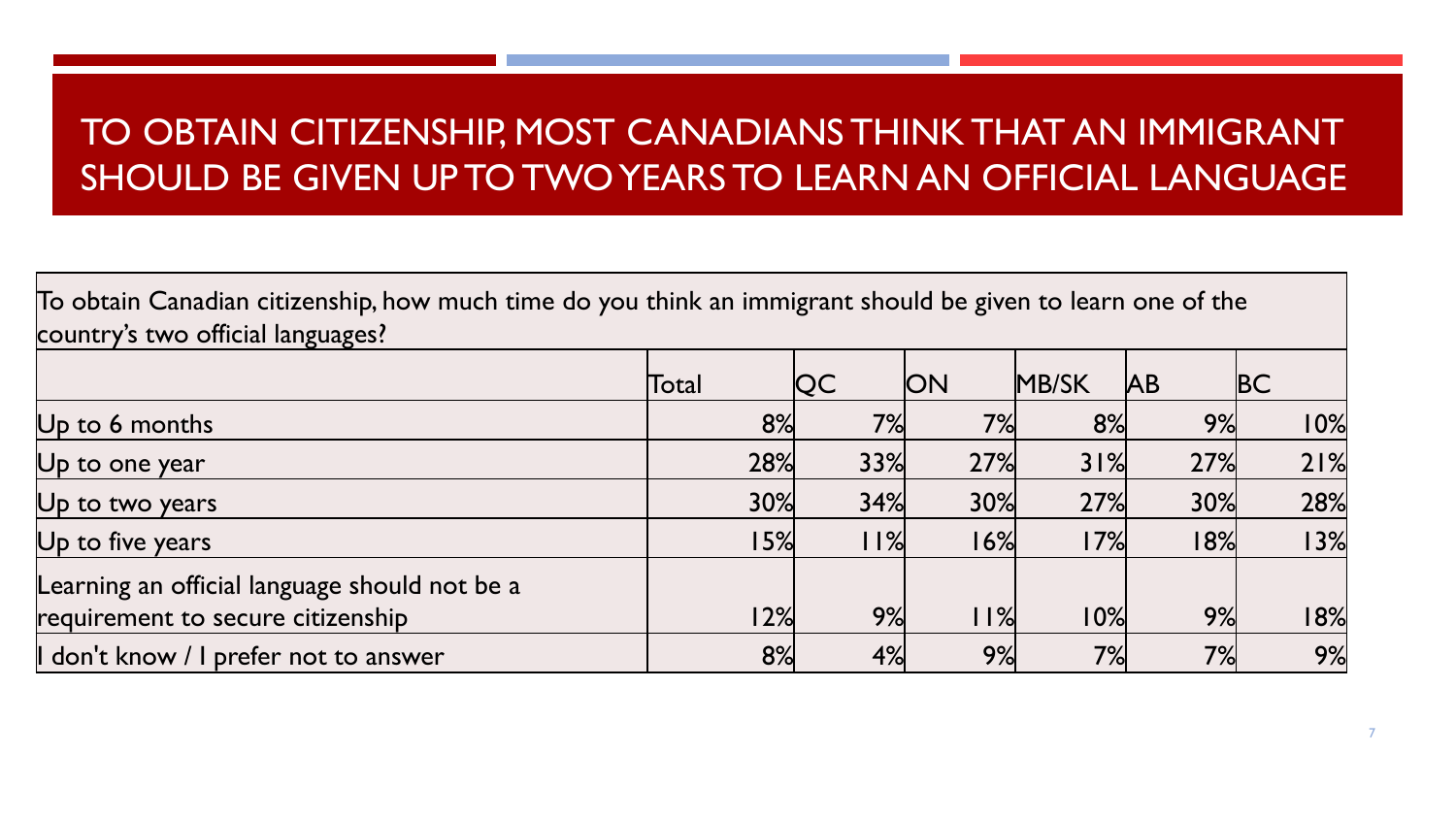| As you may know,<br>several million<br>refugees have left<br>Ukraine to escape |                           |                           |                      |                          |
|--------------------------------------------------------------------------------|---------------------------|---------------------------|----------------------|--------------------------|
| the situation there. In<br>your view is allowing<br>100,000 people from        |                           |                           |                      | Learning the<br>laws and |
| Ukraine to come to                                                             |                           |                           | Learning an Official | customs of the           |
| Canada                                                                         | Finding a place to live - | <b>Finding Employment</b> | Language             | country                  |
| Too many                                                                       | 15.4%                     | 14.2%                     | 20.0%                | 30.1%                    |
| About right                                                                    | 48.3%                     | 54.3%                     | 48.7%                | 41.9%                    |
| Not enough                                                                     | 20.3%                     | 17.9%                     | 15.8%                | 12.2%                    |
| I don't know                                                                   | 16.0%                     | 13.6%                     | 15.4%                | 15.9%                    |
| <b>Total</b>                                                                   | 100.0%                    | 100.0%                    | 100.0%               | 100.0%                   |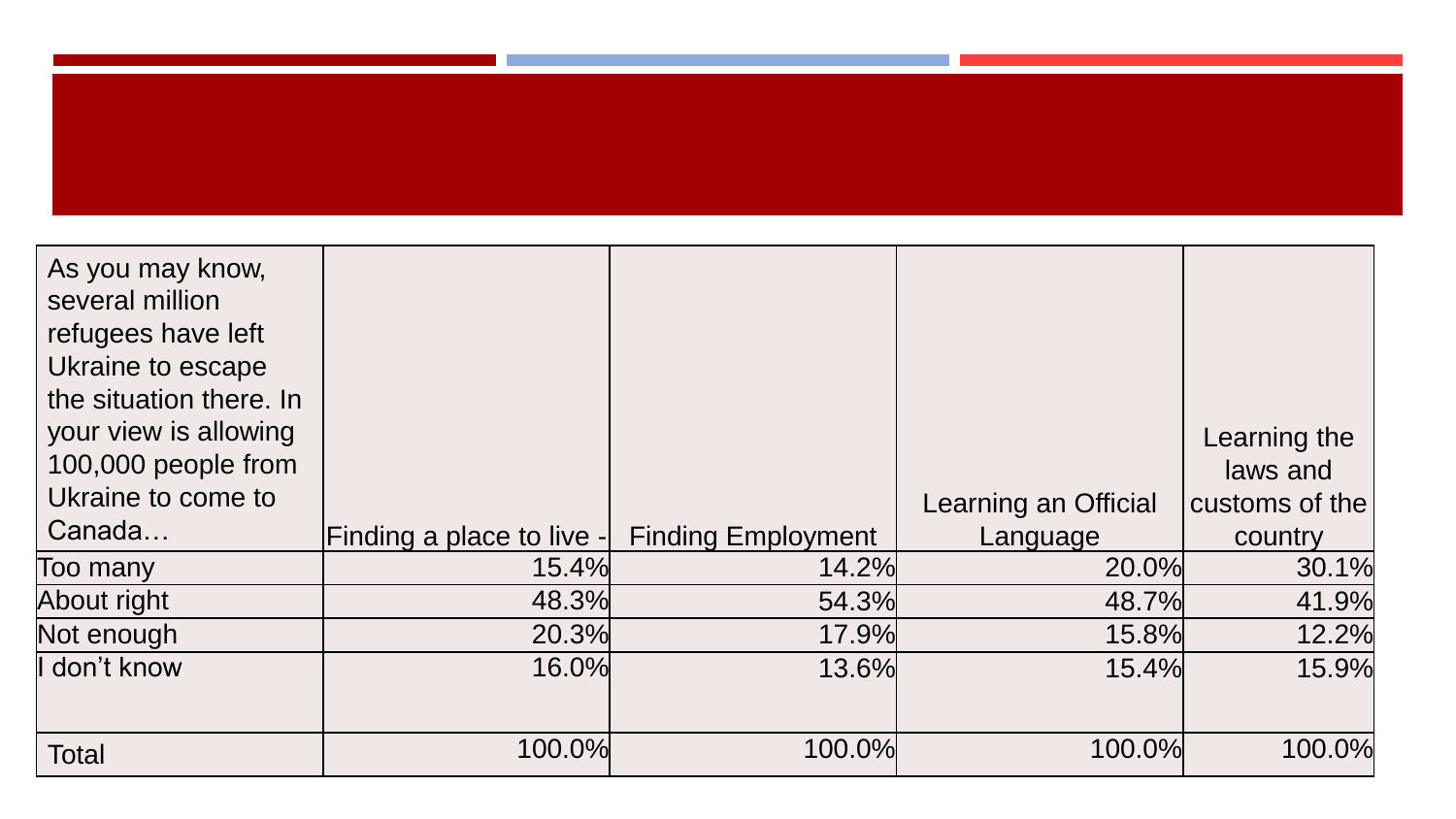### THOSE MOST LIKELY TO THINK THAT THE BIGGEST CHALLENGES FOR REFUGEES ARE LEARNING AN OFFICIAL LANGUAGES AND COUNTRY'S LAWS AND CUSTOMS ARE MORE LIKELY TO FEEL THAT 100 000 IS TOO MANY AFGHAN REFUGEES

| As you may know,<br>several million<br>refugees have left<br>Afghanistan to<br>escape the situation<br>there. In your view is<br>allowing 100,000<br>people from<br>Afghanistan to come |                           |                           |                      | Learning the<br>laws and |
|-----------------------------------------------------------------------------------------------------------------------------------------------------------------------------------------|---------------------------|---------------------------|----------------------|--------------------------|
| to Canada                                                                                                                                                                               |                           |                           | Learning an Official | customs of the           |
|                                                                                                                                                                                         | Finding a place to live - | <b>Finding Employment</b> | Language             | country                  |
| Too many                                                                                                                                                                                | 23.0%                     | 25.9%                     | 34.2%                | 49.7%                    |
| About right                                                                                                                                                                             | 41.0%                     | 45.8%                     | 36.9%                | 24.7%                    |
| Not enough                                                                                                                                                                              | 17.2%                     | 14.1%                     | 12.1%                | 8.4%                     |
| I don't know                                                                                                                                                                            | 18.7%                     | 14.1%                     | 16.8%                | 17.2%                    |
| Total                                                                                                                                                                                   | 100.0%                    | 100.0%                    | 100.0%               | 100.0%                   |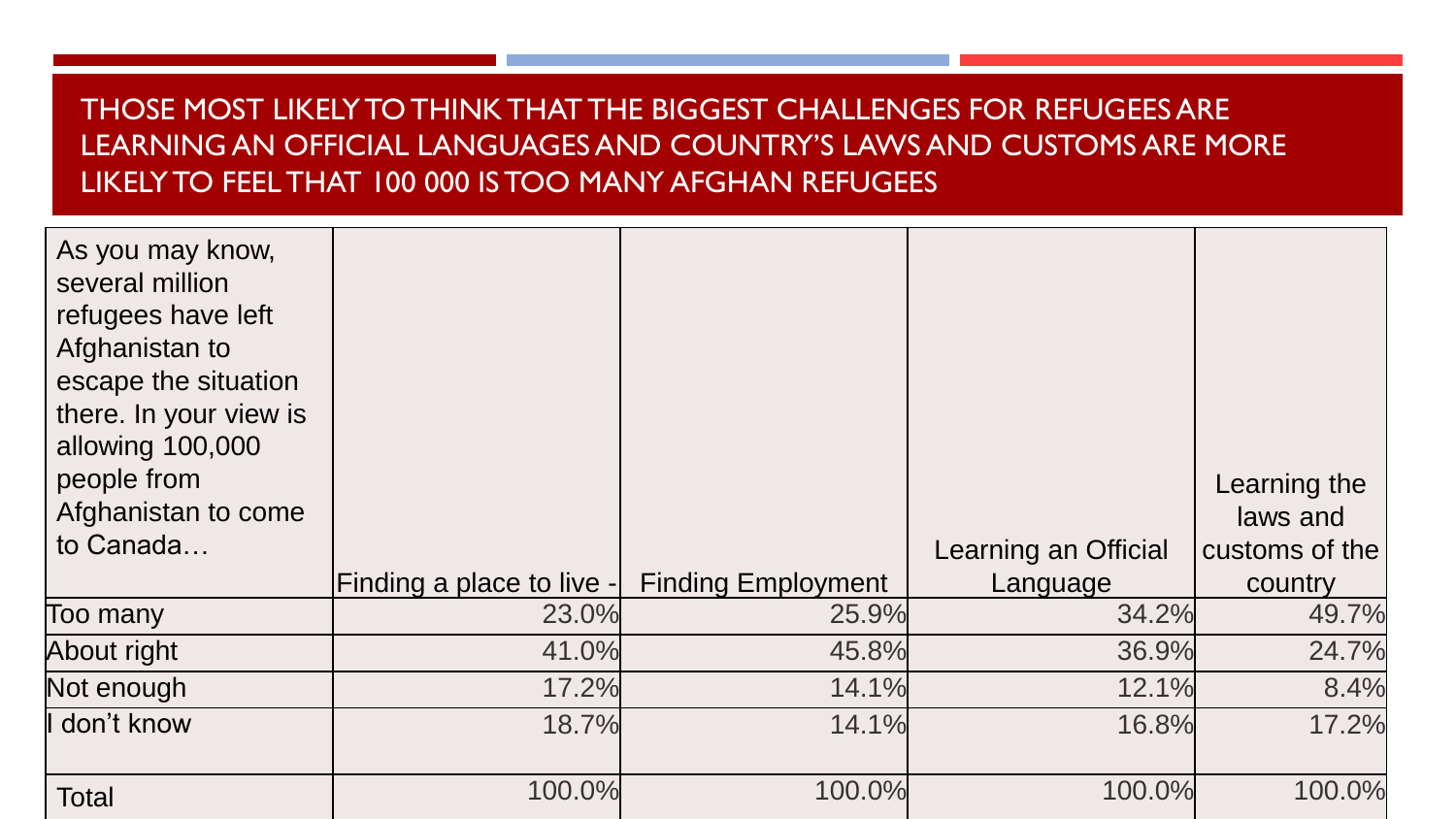Do you have a very positive, somewhat positive, somewhat negative or very negative view of the following:

|                   | <b>Afghan Refugees</b> | <b>Afghans</b> |
|-------------------|------------------------|----------------|
| Very positive     | 22%                    | 11%            |
| Somewhat positive | 51%                    | 46%            |
| Somewhat negative | 20%                    | 24%            |
| Very negative     | 7%                     | 19%            |
|                   | 100%                   | 100%           |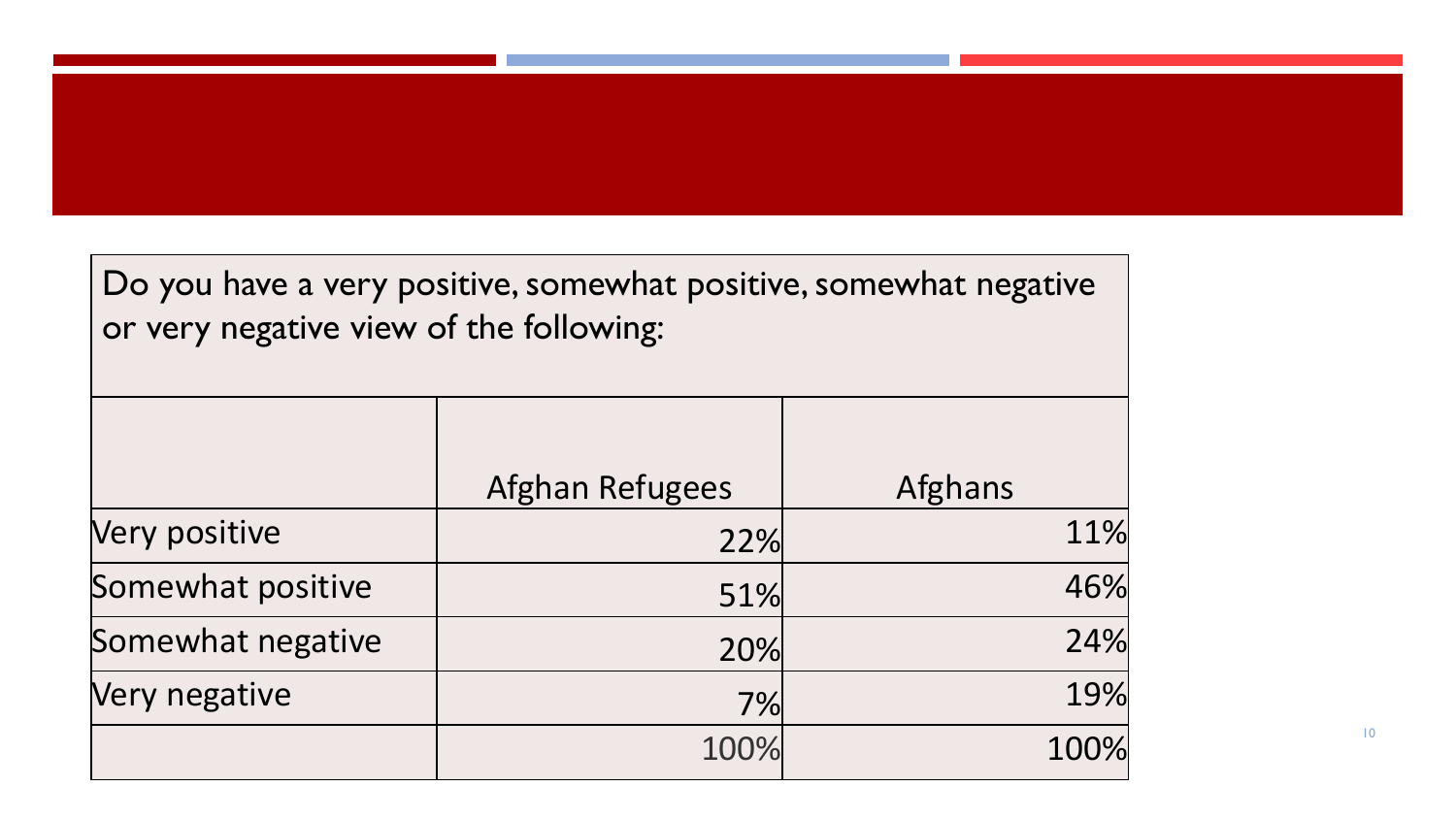Do you have a very positive, somewhat positive, somewhat negative or very negative view of the following:

|                   | <b>Ukrainian Refugees</b> | <b>Ukrainians</b> |
|-------------------|---------------------------|-------------------|
| Very positive     | 37%                       | 40%               |
| Somewhat positive | 52%                       | 50%               |
| Somewhat negative | 7%                        | 7%                |
| Very negative     | 3%                        | 3%                |
| Total             | 100%                      | 100%              |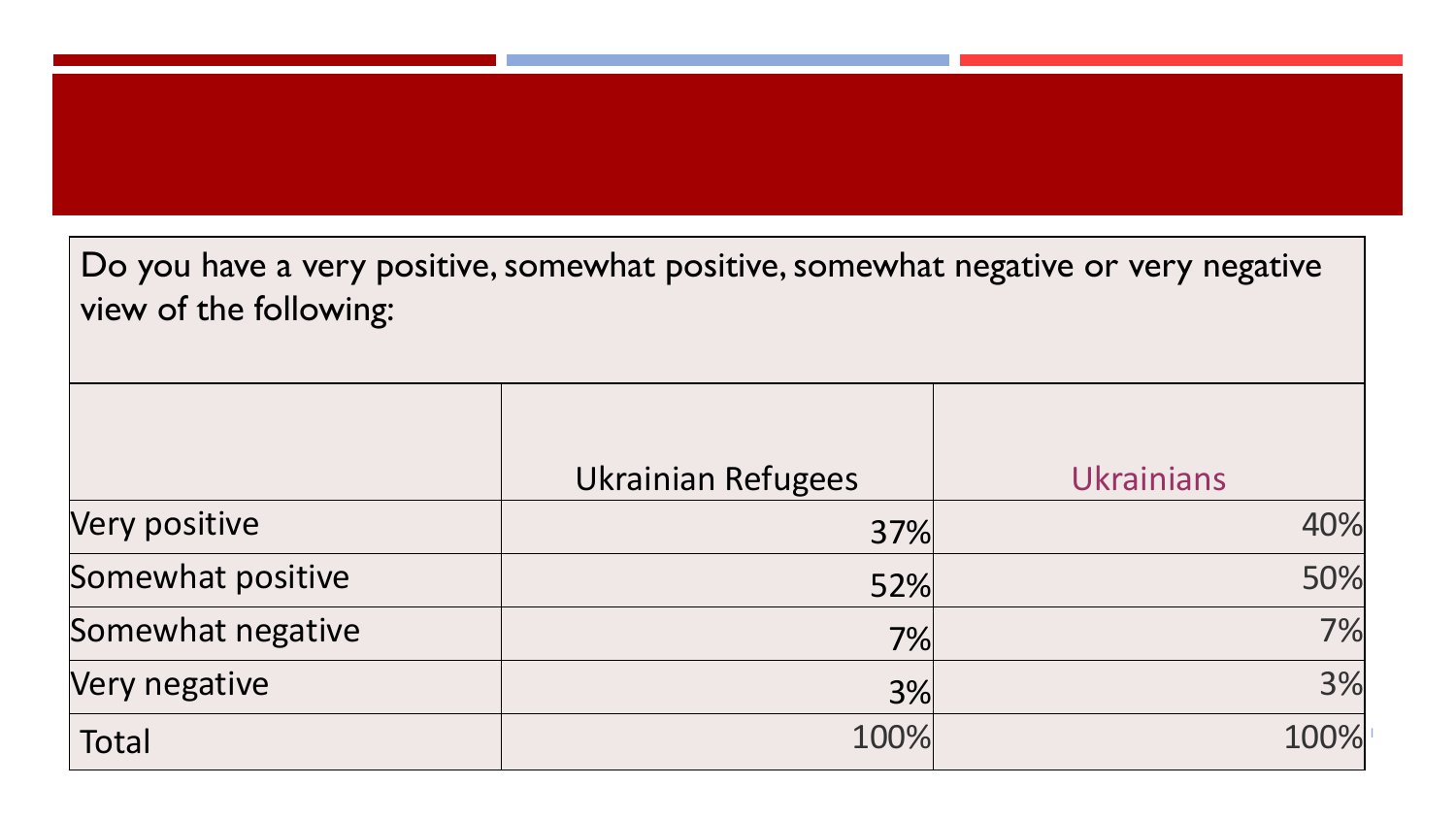| As you may know,      | To obtain Canadian citizenship, how much time do you think an immigrant should be given to learn one of the country's |                |                         |                  |                        |  |
|-----------------------|-----------------------------------------------------------------------------------------------------------------------|----------------|-------------------------|------------------|------------------------|--|
| several million       |                                                                                                                       |                | two official languages? |                  |                        |  |
| refugees have left    |                                                                                                                       |                |                         |                  |                        |  |
| Ukraine to escape     |                                                                                                                       |                |                         |                  |                        |  |
| the situation there.  |                                                                                                                       |                |                         |                  |                        |  |
| In your view is       |                                                                                                                       |                |                         |                  |                        |  |
| allowing 100,000      |                                                                                                                       |                |                         |                  |                        |  |
| people from           |                                                                                                                       |                |                         |                  | Learning an official   |  |
| Ukraine to come       |                                                                                                                       |                |                         |                  | language should not be |  |
| to Canada             |                                                                                                                       |                |                         |                  | a requirement to       |  |
|                       | Up to 6 months                                                                                                        | Up to one year | Up to two years         | Up to five years | secure citizenship     |  |
| Too many              | 38.8%                                                                                                                 | 20.7%          | 14.9%                   | 19.4%            | 15.4%                  |  |
| About right           | 38.8%                                                                                                                 | 55.5%          | 55.0%                   | 50.0%            | 32.4%                  |  |
| $\mathsf{Not}$ enough | 11.9%                                                                                                                 | 13.2%          | 17.5%                   | 14.6%            | 37.9%                  |  |
| don't know            | 10.6%                                                                                                                 | 10.6%          | 12.6%                   | 15.9%            | 14.2%                  |  |
|                       |                                                                                                                       |                |                         |                  |                        |  |
|                       |                                                                                                                       |                |                         |                  |                        |  |
|                       |                                                                                                                       |                |                         |                  |                        |  |
|                       | 100.0%                                                                                                                | 100.0%         | 100.0%                  | 100.0%           | 100.0%                 |  |
|                       |                                                                                                                       |                |                         |                  |                        |  |

12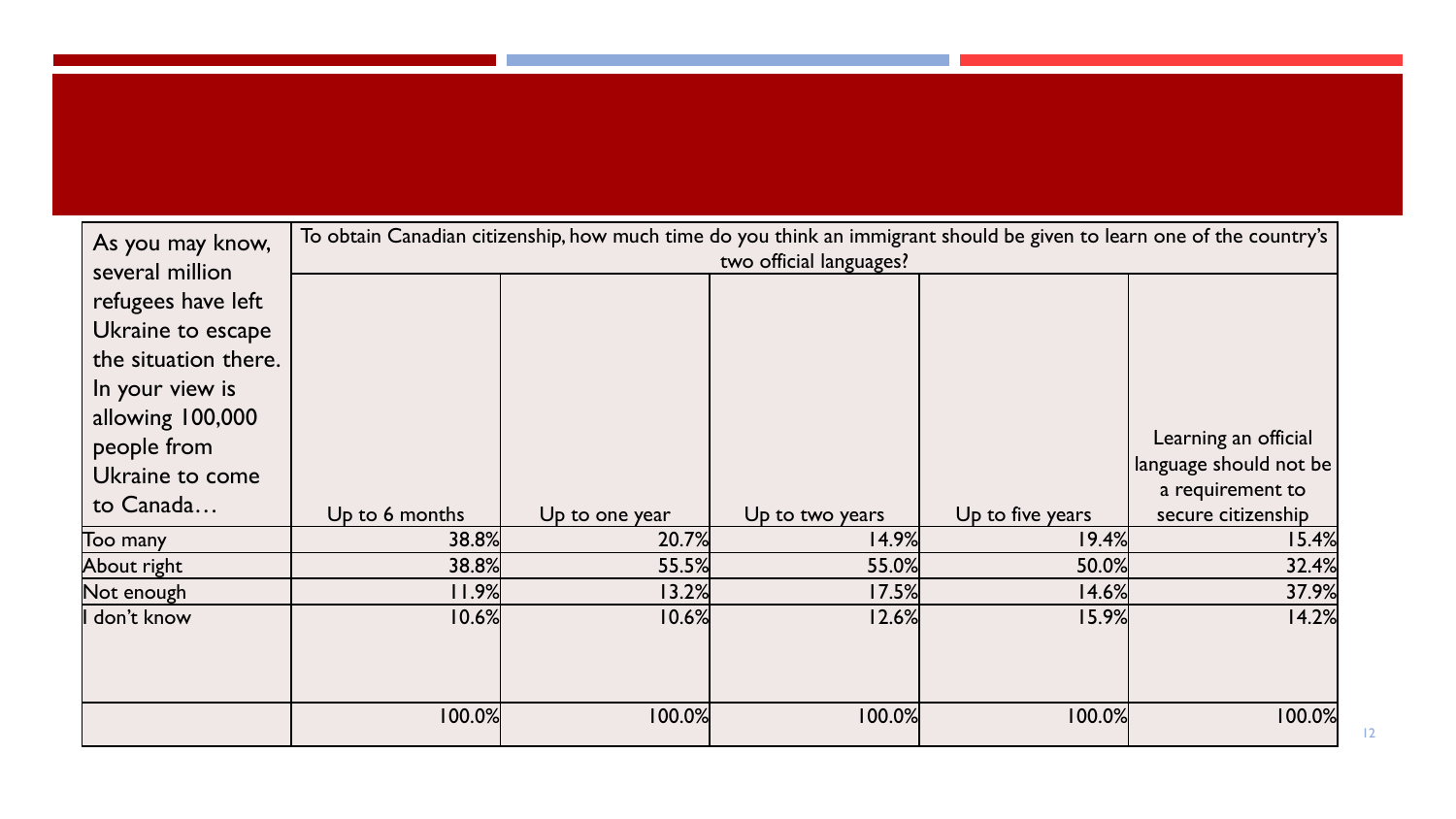| As you may know,                                                                                                                               | To obtain Canadian citizenship, how much time do you think an immigrant should be |                                                             |                 |                  |                                                                           |  |  |  |
|------------------------------------------------------------------------------------------------------------------------------------------------|-----------------------------------------------------------------------------------|-------------------------------------------------------------|-----------------|------------------|---------------------------------------------------------------------------|--|--|--|
| several million                                                                                                                                |                                                                                   | given to learn one of the country's two official languages? |                 |                  |                                                                           |  |  |  |
| refugees have left<br>Afghanistan to<br>escape the<br>situation there. In<br>your view is<br>allowing 100,000<br>people from<br>Afghanistan to |                                                                                   |                                                             |                 |                  | Learning an official<br>language should not be<br>a requirement to secure |  |  |  |
| come to Canada                                                                                                                                 | Up to 6 months                                                                    | Up to one year                                              | Up to two years | Up to five years | citizenship                                                               |  |  |  |
| Too many                                                                                                                                       | 51.9%                                                                             | 36.0%                                                       | 27.6%           | 31.3%            | 19.8%                                                                     |  |  |  |
| About right                                                                                                                                    | 31.9%                                                                             | 41.0%                                                       | 44.4%           | 38.6%            | 29.8%                                                                     |  |  |  |
| Not enough                                                                                                                                     | 6.9%                                                                              | 10.0%                                                       | 12.4%           | 13.6%            | 36.5%                                                                     |  |  |  |
| don't know                                                                                                                                     | 9.4%                                                                              | 13.0%                                                       | 15.6%           | 16.5%            | 13.9%                                                                     |  |  |  |
|                                                                                                                                                | 100.0%                                                                            | 100.0%                                                      | 100.0%          | 100.0%           | 100.0%                                                                    |  |  |  |

13